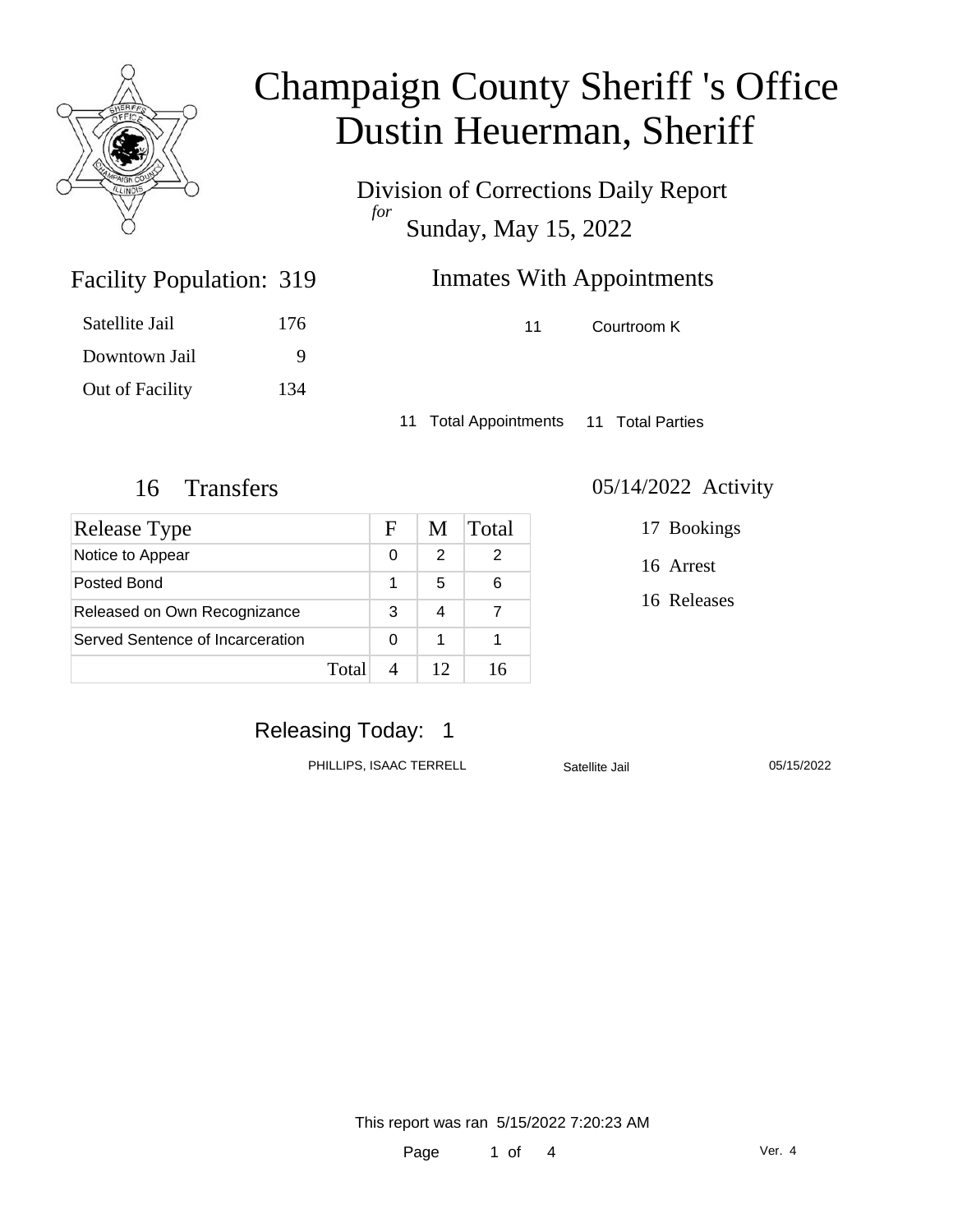

Division of Corrections Daily Report *for* Sunday, May 15, 2022

| <b>Custody Status Count</b>                             |  |
|---------------------------------------------------------|--|
| $\sim$ $\sim$ $\sim$ $\sim$ $\sim$ $\sim$ $\sim$ $\sim$ |  |

- Civil Sentenced CCCC 1
- Electronic Home Dentention 18
	- Felony Arraignment 12
		- Felony Other 1
	- Felony Pre-Sentence 7
		- Felony Pre-Trial 241
	- Felony Pre-Trial DUI 5
	- Felony Sentenced CCSO 6
	- Felony Sentenced IDOC 6
		- Hold Other 3
	- Misdemeanor Arraignment 3
		- Misdemeanor Pre-Trial 7
			- Petition to Revoke 2
			- Remanded to DHS 5
			- Traffic Arraignment 2
				- Total 319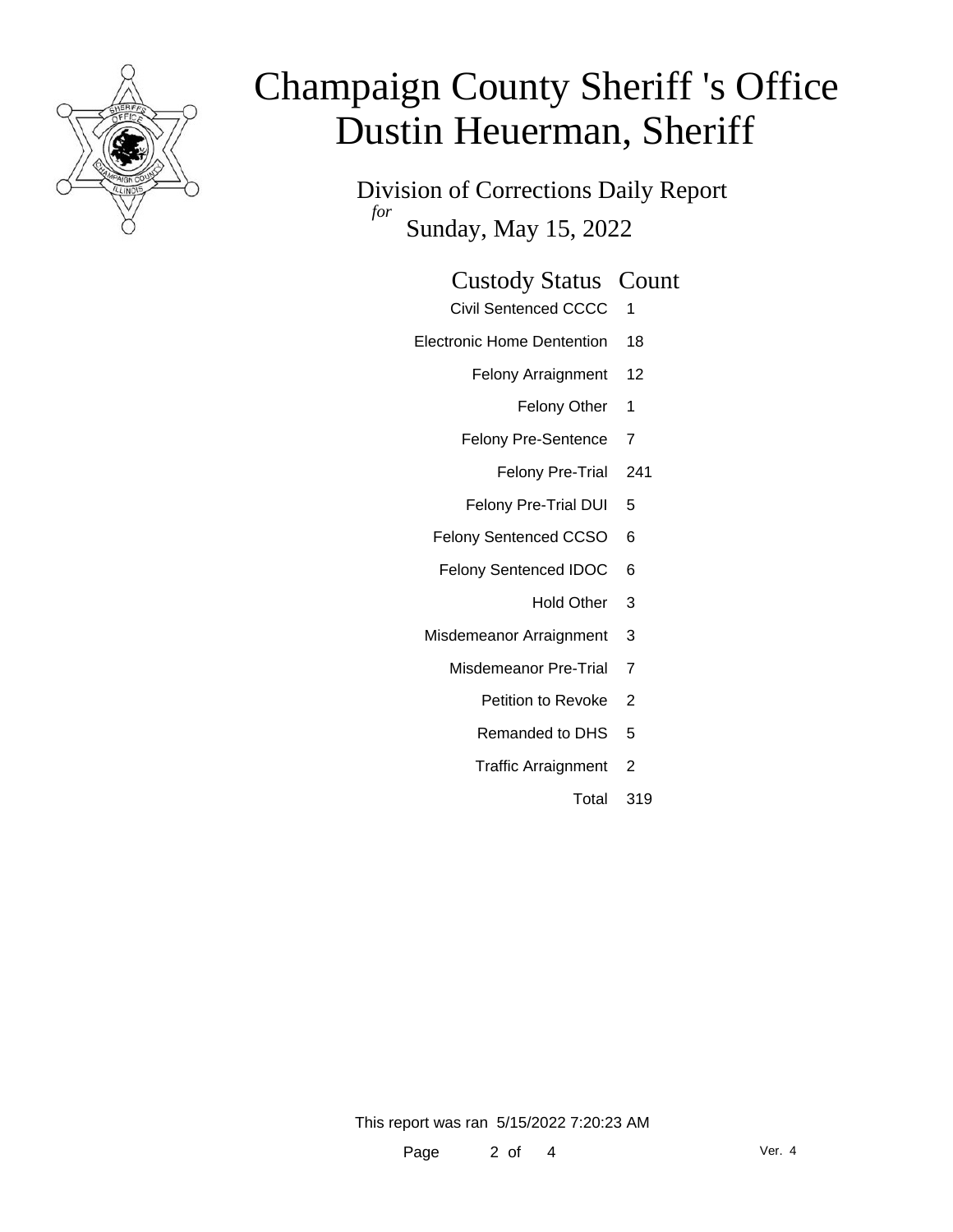

Division of Corrections Daily Report *for* Sunday, May 15, 2022

### Inmates With Appointments

| Jailing Party Name             | Location    | Number of Records / Node |
|--------------------------------|-------------|--------------------------|
| CORONADO TENORIO, DYLAN ALONSO | Courtroom K | 1 / Satellite Jail       |
| DAVIS, MCKENZIE DINERO         | Courtroom K | 1 / Satellite Jail       |
| <b>GULLENS, KENNETH EARL</b>   | Courtroom K | 1 / Satellite Jail       |
| HUGGER, CHRISTOPHER ORLANDO    | Courtroom K | 1 / Satellite Jail       |
| <b>JACKSON, CARMEN MARIA</b>   | Courtroom K | 1 / Satellite Jail       |
| LAMBERT, DERRICK LAMONT        | Courtroom K | 1 / Satellite Jail       |
| MENCHACA, ANGEL EZEQUIEL       | Courtroom K | 1 / Satellite Jail       |
| NELSON, JAKEEM                 | Courtroom K | 1 / Satellite Jail       |
| TILLMAN, PAUL TIMOTHY          | Courtroom K | 1 / Satellite Jail       |
| WOOD, HAILI DAWN               | Courtroom K | 1 / Satellite Jail       |
| <b>WOOD, NICOLE RAE</b>        | Courtroom K | 1 / Satellite Jail       |

#### **Transfers**

| <b>BENTON, TRAVIS JEAN</b>      | Posted Bond                      | Satellite Jail  |
|---------------------------------|----------------------------------|-----------------|
| BIGGANE, JOHN JOSEPH            | Posted Bond                      | Satellite Jail  |
| <b>CLARK, TRAVIS SCOTT</b>      | Notice to Appear                 | Satellite Jail  |
| CORTEZ, JOSE JAVIER             | Posted Bond                      | Satellite Jail  |
| CRUMP, ROBERT ANTHONY           | Served Sentence of Incarceration | Out of Facility |
| DALITTO, DIMAS REYES            | Released on Own Recognizance     | Satellite Jail  |
| JIN, XIANG                      | Released on Own Recognizance     | Satellite Jail  |
| JONES-PREMO, CHABRAIL COLE      | Posted Bond                      | Satellite Jail  |
| KEMP, ALEXIS DEANDRA            | Released on Own Recognizance     | Satellite Jail  |
| LEWIS, JOHN WILLARD             | Notice to Appear                 | Satellite Jail  |
| O'BRIEN, HYDE TAIDGHIN          | Released on Own Recognizance     | Satellite Jail  |
| ORINGTON, MAJAYLA RENEE<br>JOAN | Released on Own Recognizance     | Satellite Jail  |
| PEACOCK, BRIAN SCOTT            | Posted Bond                      | Satellite Jail  |
|                                 |                                  |                 |